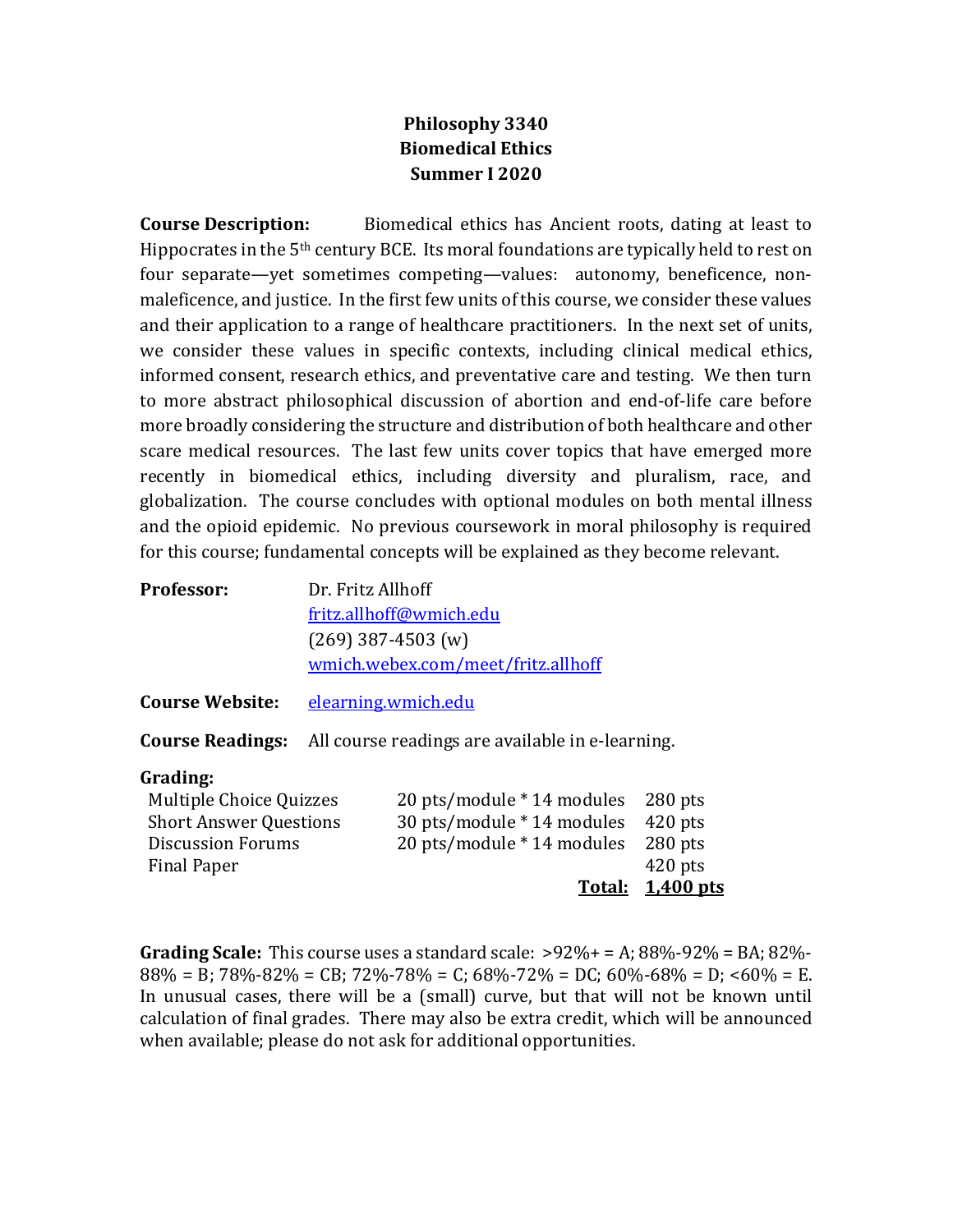**Readings:** For each module, complete the assigned video and readings (see below). Reading in philosophy is *very* difficult, both because philosophers often write technically and because the questions they seek to answer are not always ones with which we are familiar. It is therefore of critical importance that you invest heavily in the reading, both by going slowly and, sometimes, by going through it more than once. Understanding the reading is the key to success in this course.

**Quizzes:** For each module, you will complete a multiple choice quiz and short essay questions. The multiple choice quiz comprises ten questions—each worth two points—and has an allowance of thirty minutes. There are three short essay questions—each worth ten points—that have a combined allowance of ninety minutes. Short essay questions should be answered in two to three paragraphs each; that said, use your judgment on what sort of detail is required. You may use the assigned materials for both the multiple choice quiz and the short essay questions, but, because of the time limits, should prepare before you begin.

Quizzes open at 12:00 a.m. on Monday and close at 11:59 p.m. on Sunday. Note that they must be *completed* (i.e., not just started) by the expiration times. Also note that the correct answers do not display until after the quiz *closes* (i.e., not when you complete it).

**Discussion Forums:** For each module, you should make a post reacting to either the theme of that module or to particular readings within it. These posts should be *no fewer than 100 words.* You should also *respond* to at least two different posts from your classmates; you should generally reply to the original post, but may engage themes emergent in the discussion thread as well. These responses should be *no fewer than 50 words.* Your original post is worth 10 points and your reply posts are worth 5 points each.

The original posts must be submitted no later than Thursday at 11:59 p.m. during the module's release period; the response posts must be submitted by the close of the module on Sunday at 11:59 p.m.

Note: on "short weeks"—like Fall Break, Thanksgiving, or the week preceding Spring Break—you may complete two first posts and skip the reply posts. Or you may treat it like a normal week and do the reply posts; it is your choice. This allowance is meant to allow you to fully complete the modules before breaks. The same structure is available for make-up modules (see below) because fewer students might choose to do them and reply posts might therefore be more difficult.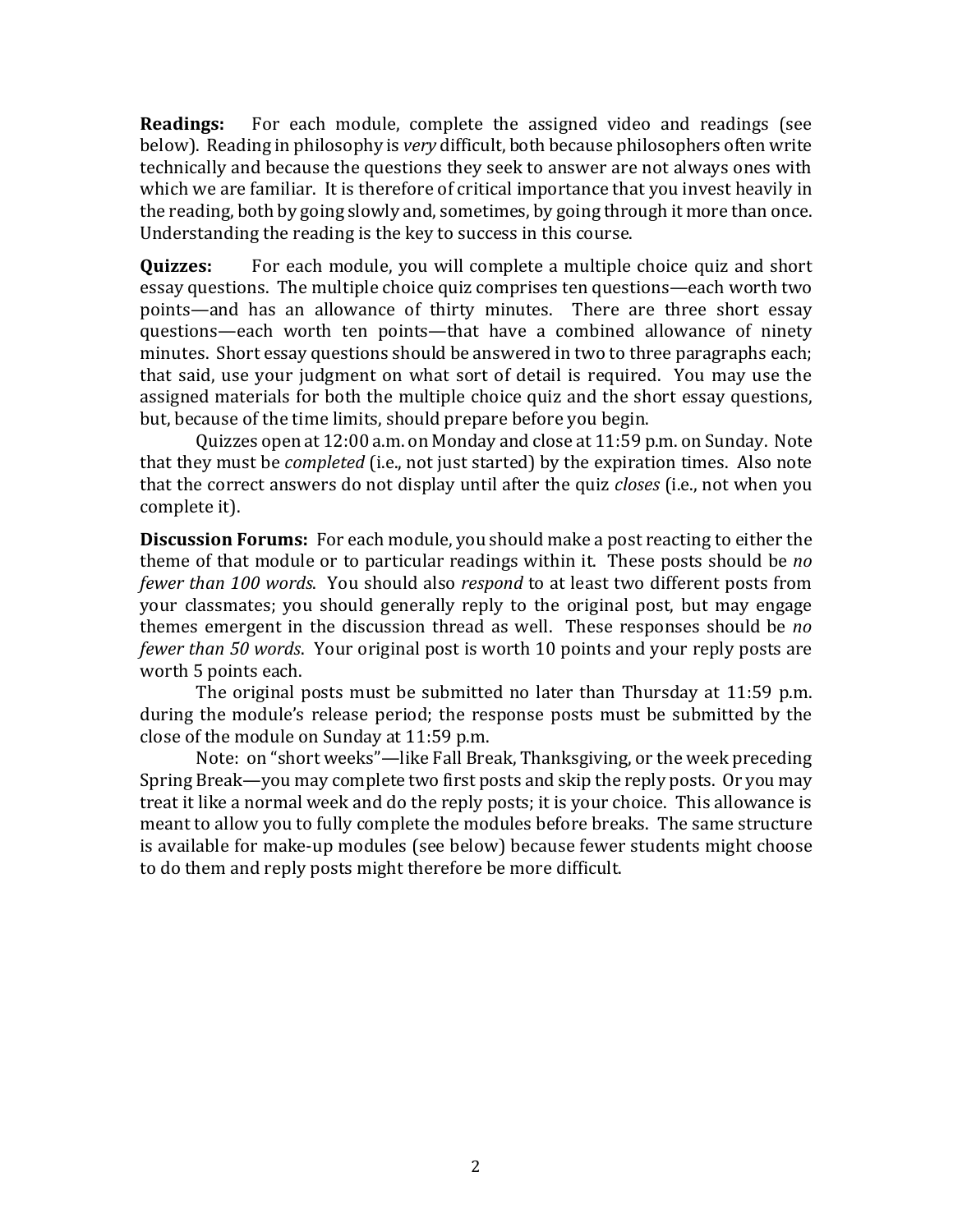**Make-up Modules:** Ouizzes *cannot be re-opened for any reason, nor can be they be made available beyond the release dates provided below.* However, with the understanding that personal exigencies or technical difficulties sometimes arise, any components (e.g., multiple choice quizzes, short essay questions, and discussion forums) can be replaced with components from the make-up modules listed below ("Mental Illness" or "The Opioid Epidemic"). Make-up modules can also be used to *replace* modules *after* the modules (or some part thereof) are attempted—for example, if you have technical difficulties or simply don't like one of your scores.

So, ultimately, your *fourteen highest scores for each graded component* will count toward your final grade. This could be out of as many as sixteen possible scores  $(i.e., if you do both make-up modules), which means that up to two scores can be$ replaced.

**Final Paper:** By the end of the course, you will write a final paper on some module of your choosing. It should be 2,500 words  $(± 10\%)$ ; deviations from this range will be penalized. You should spend approximately half of the paper *summarizing* the key ideas from the module, and the other half *evaluating* those ideas. Do not discuss all of the ideas in the module, but rather choose *some* ideas and develop a coherent and integrated essay around them.

In addition to the assigned readings, you must have at least five external sources that you incorporate into your paper, and *at least ten footnotes*.<sup>1</sup> Try to use authoritative, peer-reviewed sources as opposed to only websites. Wikipedia is not an acceptable source, though you may use it to get suggestions for other sources.

Use whatever footnote (i.e., not endnotes, not parentheticals) format you are most comfortable with and include a bibliography at the end of the paper. There are no other formatting requirements; again, use whatever style you are most comfortable with. If you want an example of how to format a paper, you may use this one as a guide. (You don't have to follow it and yours won't be as long, but it might be a useful example for students newer to academic writing.)

Because final grades are due immediately following the end of the course, *late* papers will not be accepted. Papers must be submitted through e-learning, not email.

**Statement on Academic Honesty:** You are responsible for making yourself aware of and understanding the policies and procedures in the Undergraduate Catalog that pertain to Academic Honesty (pp. 274-276). These policies include cheating, fabrication, falsification and forgery, multiple submission, plagiarism, complicity and computer misuse. If there is reason to believe you have been involved in academic dishonesty, you will be referred to the Office of Student Conduct. You will be given the opportunity to review the charge(s). If you believe you are not responsible, you will have the opportunity for a hearing. You should consult with me if you are uncertain about an issue of academic honesty prior to the submission of an assignment or test.

 $1$  If you don't know what a footnote is, this is a footnote! At least one student asks every semester, so I just added it to the syllabus. Footnotes can be "explanatory"—like this one—or "references" to sources. You may use both kinds in your papers if you like, but the requirement mentioned above is for referential footnotes. See the above link for examples of referential footnotes.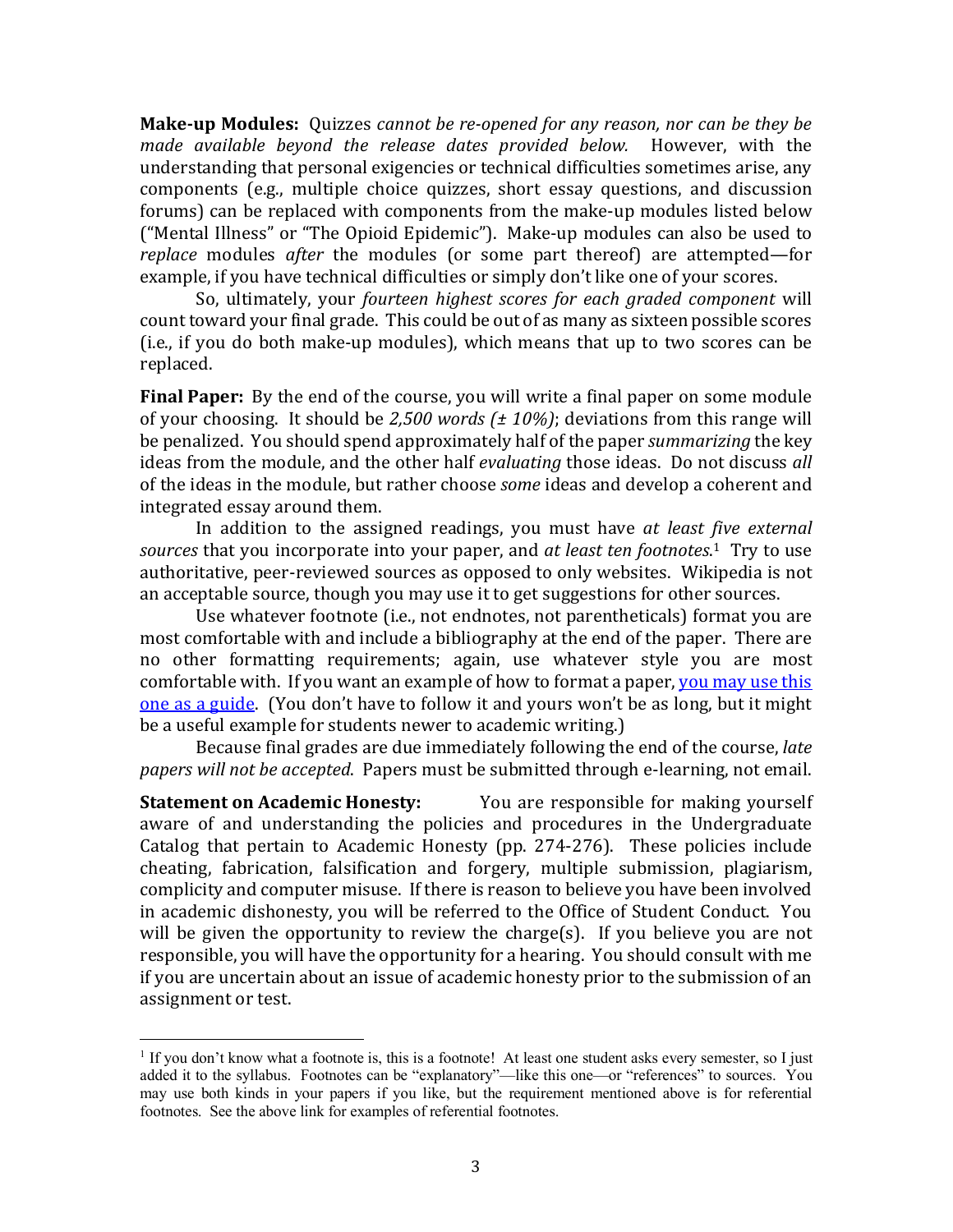| <b>MODULE</b> | <b>TOPIC</b>                                     | <b>READING</b>                                                                                                                                                                                                                                                                                                                                                                                                                                                               | <b>OPEN</b> | <b>CLOSE</b> |
|---------------|--------------------------------------------------|------------------------------------------------------------------------------------------------------------------------------------------------------------------------------------------------------------------------------------------------------------------------------------------------------------------------------------------------------------------------------------------------------------------------------------------------------------------------------|-------------|--------------|
| $\mathbf{1}$  | Principles of<br><b>Biomedical Ethics</b>        | "Four Ethical Principles: Should We<br>Prioritize Autonomy" (video)<br>Beauchamp and Childress,<br><b>Principles of Biomedical Ethics</b><br>(excerpted)<br>American Medical Association,<br>"Principles of Medical Ethics"<br>Case Study: "When Patients Refuse<br>Treatment" (link)                                                                                                                                                                                        | 5/4         | $5/10$       |
| $\mathbf{2}$  | Physicians and the<br>Foundations of<br>Medicine | Reassessing the Value of Care for<br>Chronic Health Conditions (video)<br>Tyson,<br>"The Hippocratic Oath Today" (link)<br>Cullen and Klein, "Respect for<br>Patients, Physicians, and the Truth"<br>Dworkin, "Paternalism"<br>Siegler, "Confidentiality in<br>Medicine-A Decrepit Concept"<br>U.S. Department of Health and<br>Human Services, "Your Rights under<br>HIPAA"<br>Case Study: "Intra-Operative<br>Exposure to Sporadic Creutzfeldt-<br>Jakob Disease" (Potash) | 5/4         | 5/10         |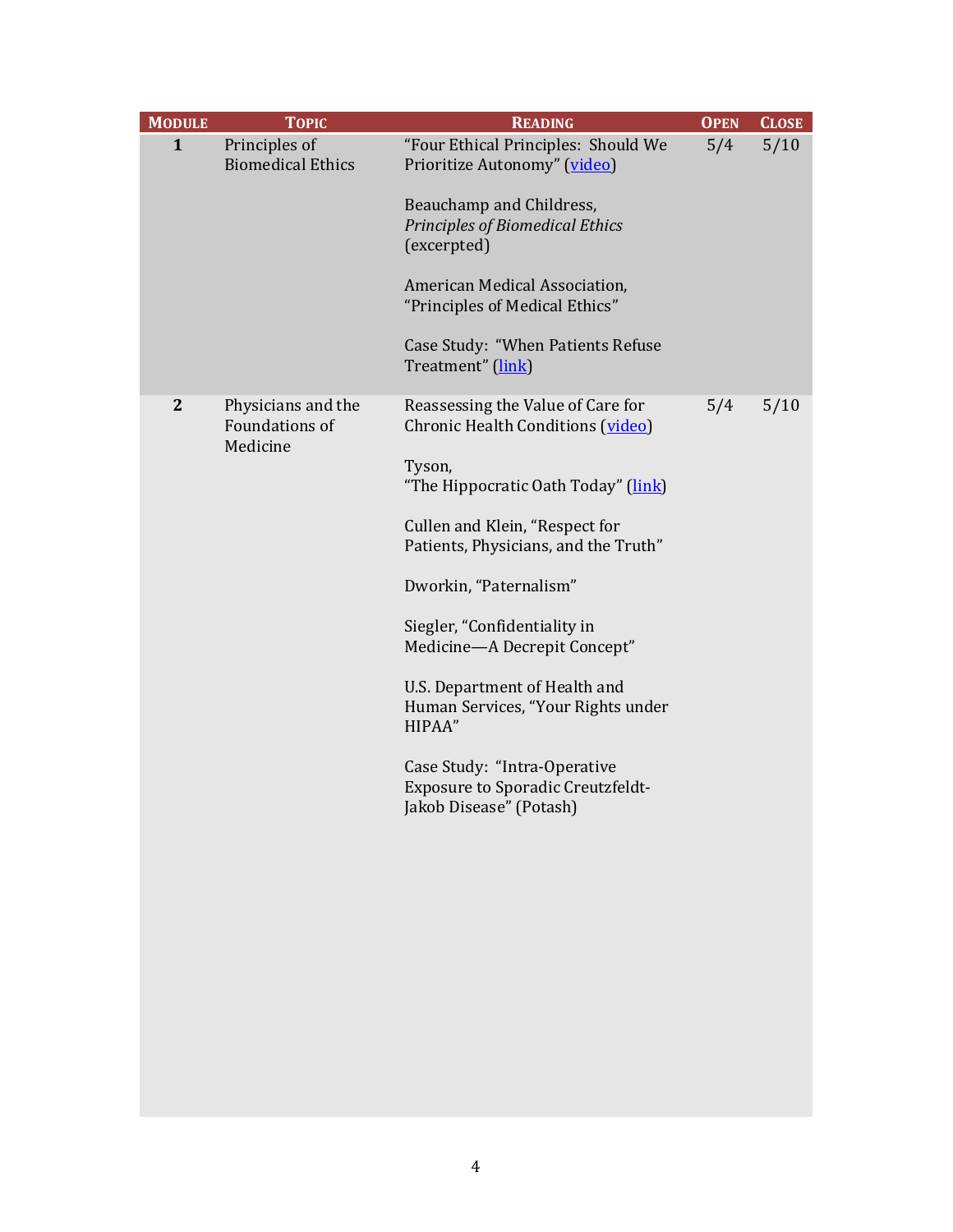| 3 | Nurses, Therapists,<br>and Other Healthcare<br>Providers | "Nursing Ethics" (video)<br>Grace, Nursing Ethics and Professional<br>Responsibility (excerpts)<br>Atwal and Caldwell,<br>"Ethics, Occupational Therapy, and<br>Discharge Planning"<br>Kuhse, "Advocacy or Subservience for<br>the Sake of Patients?"<br>American Nurses Association,<br>"Code of Ethics for Nurses"<br><b>American Occupational Therapy</b><br>Association,<br>"Occupational Therapy Code of<br>Ethics"<br>Case Study: "Florence Nightingale"<br>$(\underline{link})$ | 5/11 | 5/17 |
|---|----------------------------------------------------------|----------------------------------------------------------------------------------------------------------------------------------------------------------------------------------------------------------------------------------------------------------------------------------------------------------------------------------------------------------------------------------------------------------------------------------------------------------------------------------------|------|------|
| 4 | <b>Clinical Medical</b><br>Ethics                        | "Clinical Ethics" (video)<br>Jonsen et al.,<br>"Case Analysis in Clinical Ethics"<br>Fosarelli, "Medicine, Spirituality, and<br>Patient Care"<br>Hassoun, "Making Free Trade Fair"<br>ProPublica, "Docs Who Get Compant<br>Cash Tend to Provide More Brand-<br>Name Meds" (link)<br>Case Study: "Medical ID Cards and<br>Privacy" (Munson)                                                                                                                                             | 5/11 | 5/17 |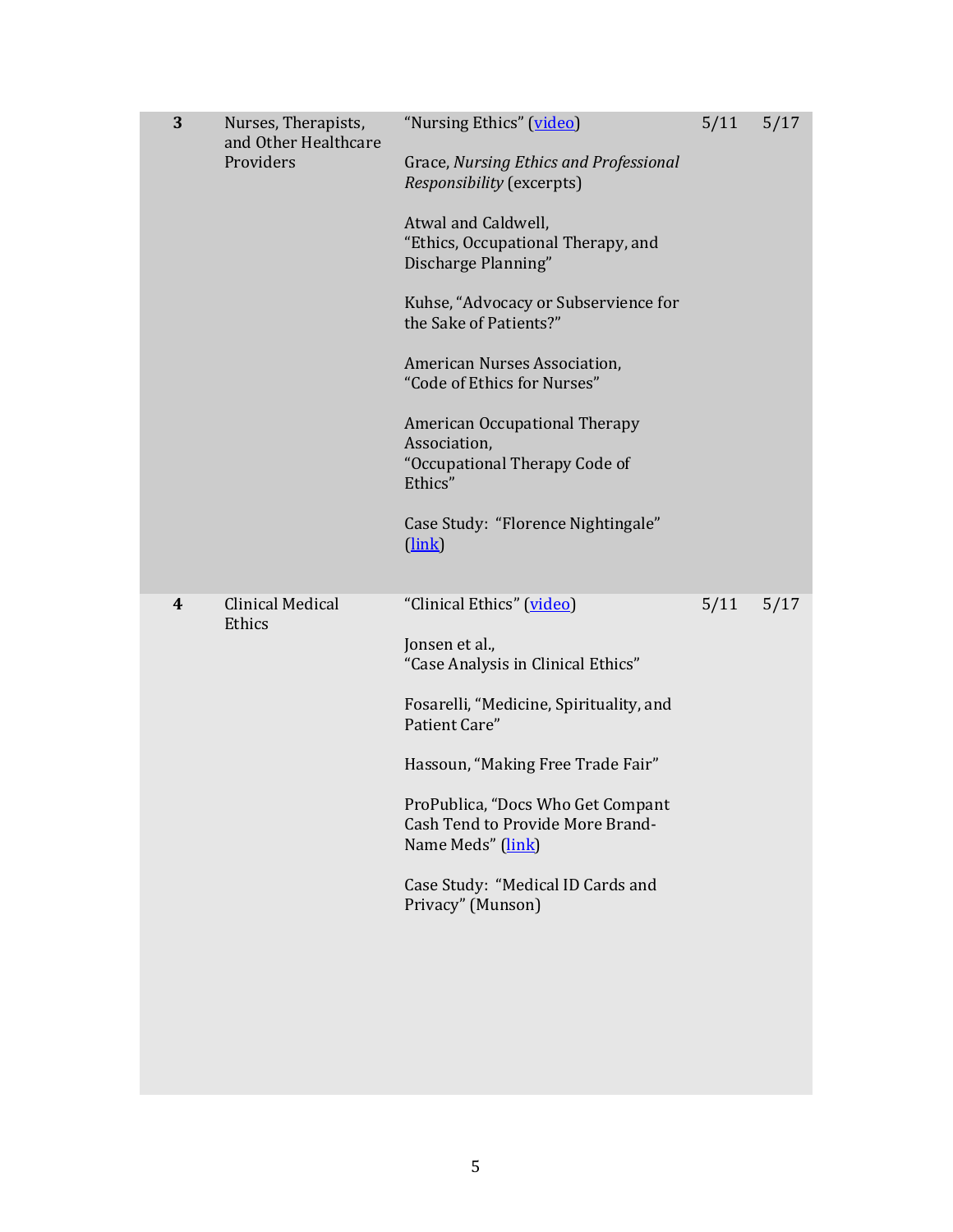| 5 | <b>Informed Consent</b>              | "Legal ad Ethical Aspects of<br>Medicine-Consent" (video)<br>Munson, Outcome Uncertain<br>(excerpts)<br>Beauchamp and Faden, A History and<br>Theory of Informed Consent (excerpts)<br>Katz, "Informed Consent-Must It<br>Remain a Fairy Tale?"<br>Case Study: Canterbury v. Spence                                             | 5/18 | 5/24 |
|---|--------------------------------------|---------------------------------------------------------------------------------------------------------------------------------------------------------------------------------------------------------------------------------------------------------------------------------------------------------------------------------|------|------|
| 6 | <b>Biomedical Research</b><br>Ethics | "The Tuskegee Syphilis Experiment<br>and Medical Ethics" (video)<br>Hellman, "Of Mice but Not Men"<br>Marquis, "How to Resolve an Ethical<br>Dilemma Concerning Randomized<br>Clinical Trials"<br>"Declaration of Helsinki"<br>"Belmont Report"<br>Case Study: "The Ethics of Clinical<br>Research in the Third World" (Angell) | 5/18 | 5/24 |
| 7 | Preventative Care and<br>Testing     | "Angelina Jolie Effect" (video)<br>Purdy,<br>"Genetics and Reproductive Risk"<br>Davis, "Genetic Dilemmas and the<br>Child's Right to an Open Future"<br>McMahan, "The Morality of Screening<br>for Disability"<br>Case Study: "Your Doctor Likely<br>Orders More Tests than You Actually<br>Need" (link)                       | 5/25 | 5/31 |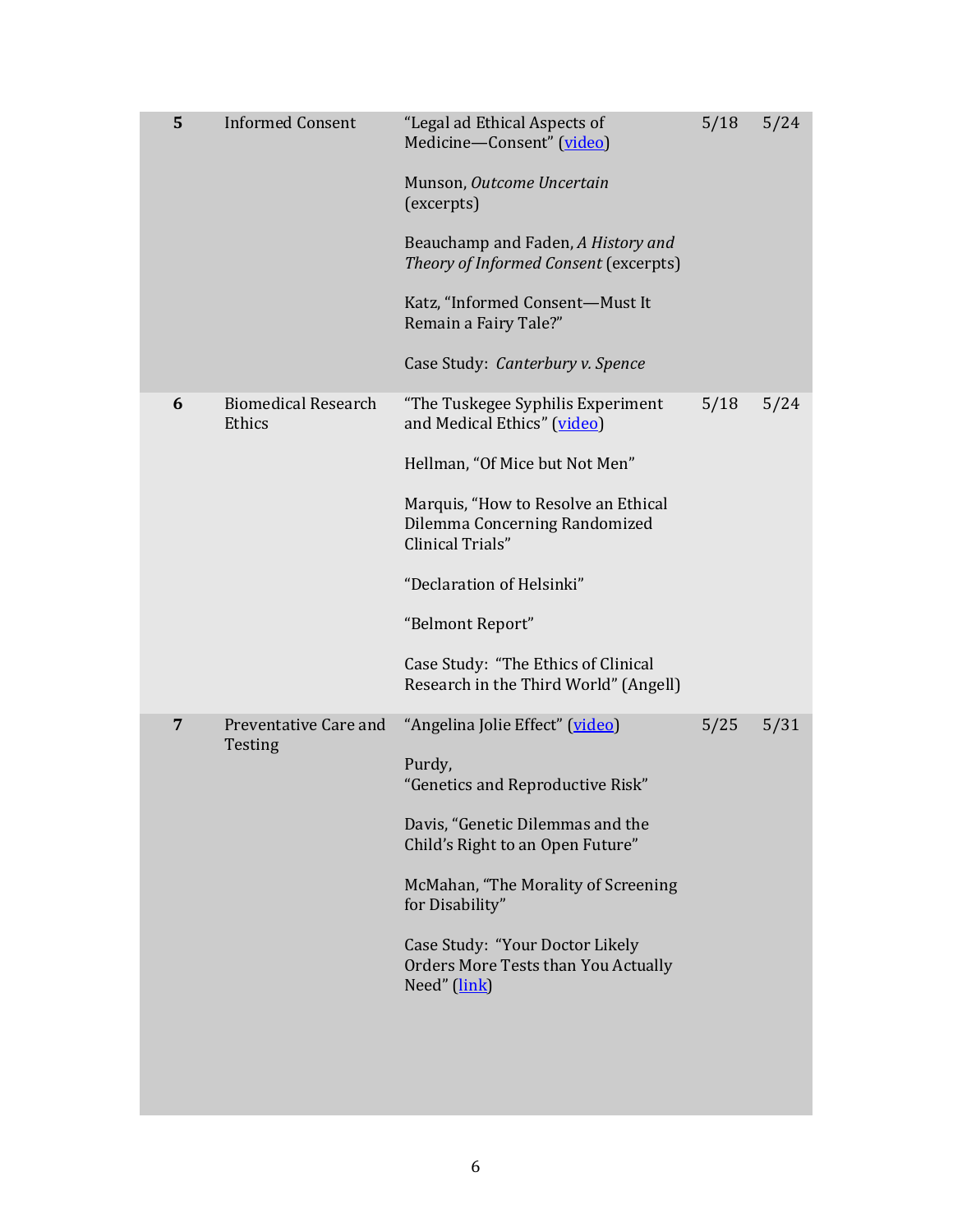| 8  | Abortion                   | "Abortion and Personhood" (video)<br>Warren, "The Moral and Legal Status<br>of Abortion"<br>Thomson, "In Defense of Abortion"<br>Marquis, "Why Abortion Is Immoral"<br>Case Study: "But How Can We<br>Choose" (Zaner)                                                                                                                                                                   | 5/25 | 5/31 |
|----|----------------------------|-----------------------------------------------------------------------------------------------------------------------------------------------------------------------------------------------------------------------------------------------------------------------------------------------------------------------------------------------------------------------------------------|------|------|
| 9  | End-of-Life Care           | "Assisted Death and the Value of Life<br>(video)<br>Rachels,<br>"Active and Passive Euthanasia"<br>Brock, "Voluntary Active Euthanasia"<br>Munson, "Advance Directives"<br>Case Study, "My Right to Die with<br>Dignity at 29" (Maynard)                                                                                                                                                | 6/1  | 6/7  |
| 10 | Distributing<br>Healthcare | "The Economics of Healthcare"<br>(video)<br>Munson, "The Canadian System as a<br>Model for the United States?"<br>Nielsen, "Autonomy, Equality, and a<br>Just Health Care System"<br>Daniels, "Equal Opportunity and<br>Health Care"<br>Case Study: "A Brief History on the<br>Road to Healthcare Reform"<br>(Taylor, link)<br>Case Study: "Trump's Health Care<br>Bills" (Smith, link) | 6/1  | 6/7  |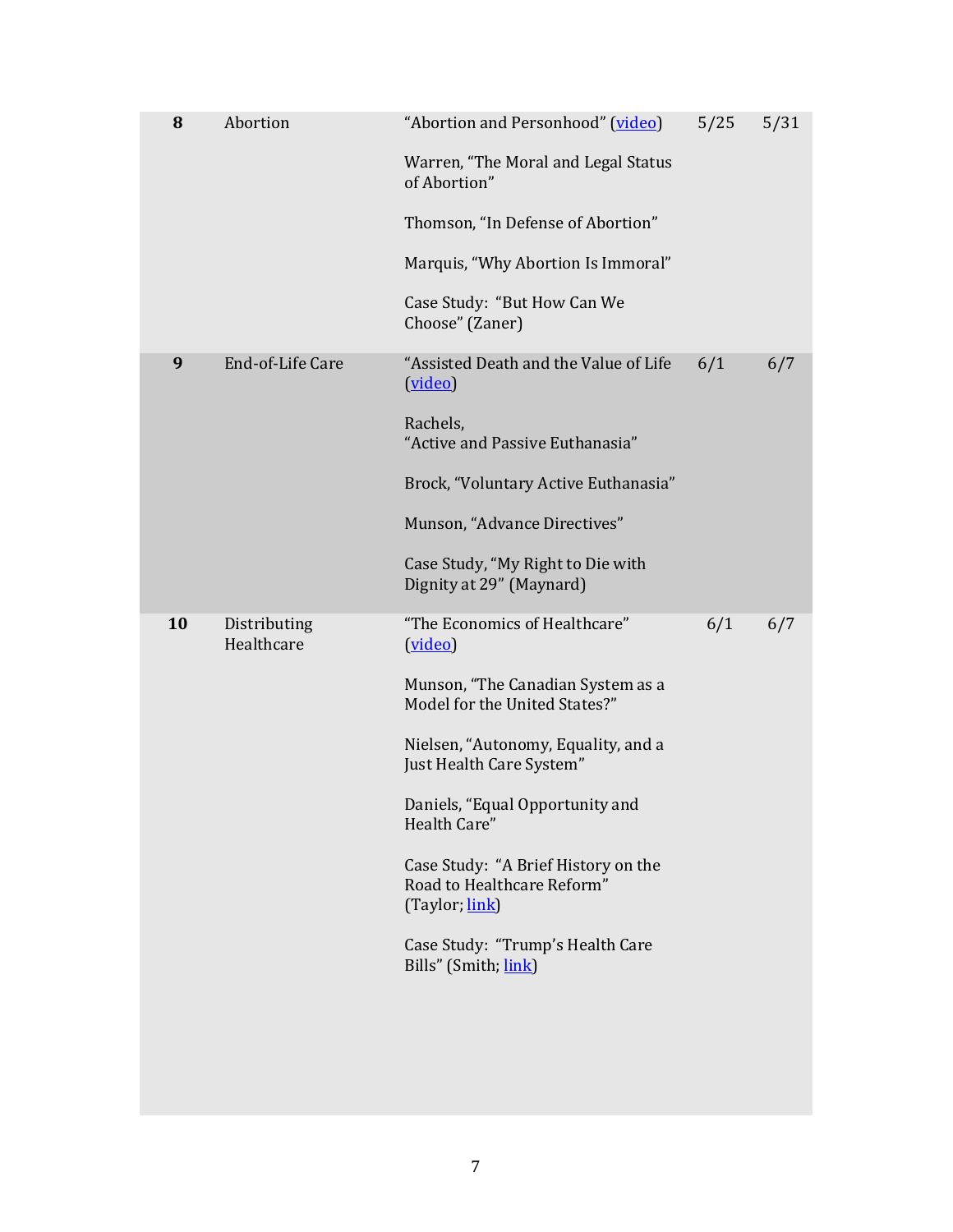| 11 | <b>Scarce Resources</b> | "Ethical Reasoning in Health Priority-<br>Setting" (video)<br>Rescher, "The Allocation of Exotic<br>Medical Lifesaving Therapy"<br>Zwolinski,<br>"The Ethics of Price Gouging"<br>Radcliffe-Richards,<br>"The Case for Allowing Kidney Sales"<br>Case Study: "Should Alcoholics Be<br>Deprioritized for Liver<br>Transplantation?" (Allhoff)                                                                    | 6/8  | 6/14 |
|----|-------------------------|-----------------------------------------------------------------------------------------------------------------------------------------------------------------------------------------------------------------------------------------------------------------------------------------------------------------------------------------------------------------------------------------------------------------|------|------|
| 12 | Diversity & Pluralism   | "Culture and Healthcare: When<br>Medicine and Culture Intersect"<br>(video)<br>Hoop et al., "Ethics and Culture in<br>Mental Health Care"<br>Powell and Stein,<br>"Legal and Ethical Concerns about<br>Sexual Orientation Change Efforts"<br>Lindemann,<br>"The Woman Question in Medicine"<br>Wendell, "Who Is Disabled?"<br>Case Study: "Ethics and Culture in<br>Mental Health Care" (Hoop et al.,<br>cont.) | 6/8  | 6/14 |
| 13 | Race & Medicine         | Flint Michigan Water Crisis (video)<br>Byrd and Clayton, "Race, Medicine,<br>and Health Care in the United States"<br>Hoberman,<br>"Black Patients and White Doctors"<br>Hardeman et al., "Structural Racism<br>and Supporting Black Lives"<br>Krakauer and Troug, "Mistrust,<br>Racism, and End-of-Life Treatment"                                                                                             | 6/15 | 6/21 |